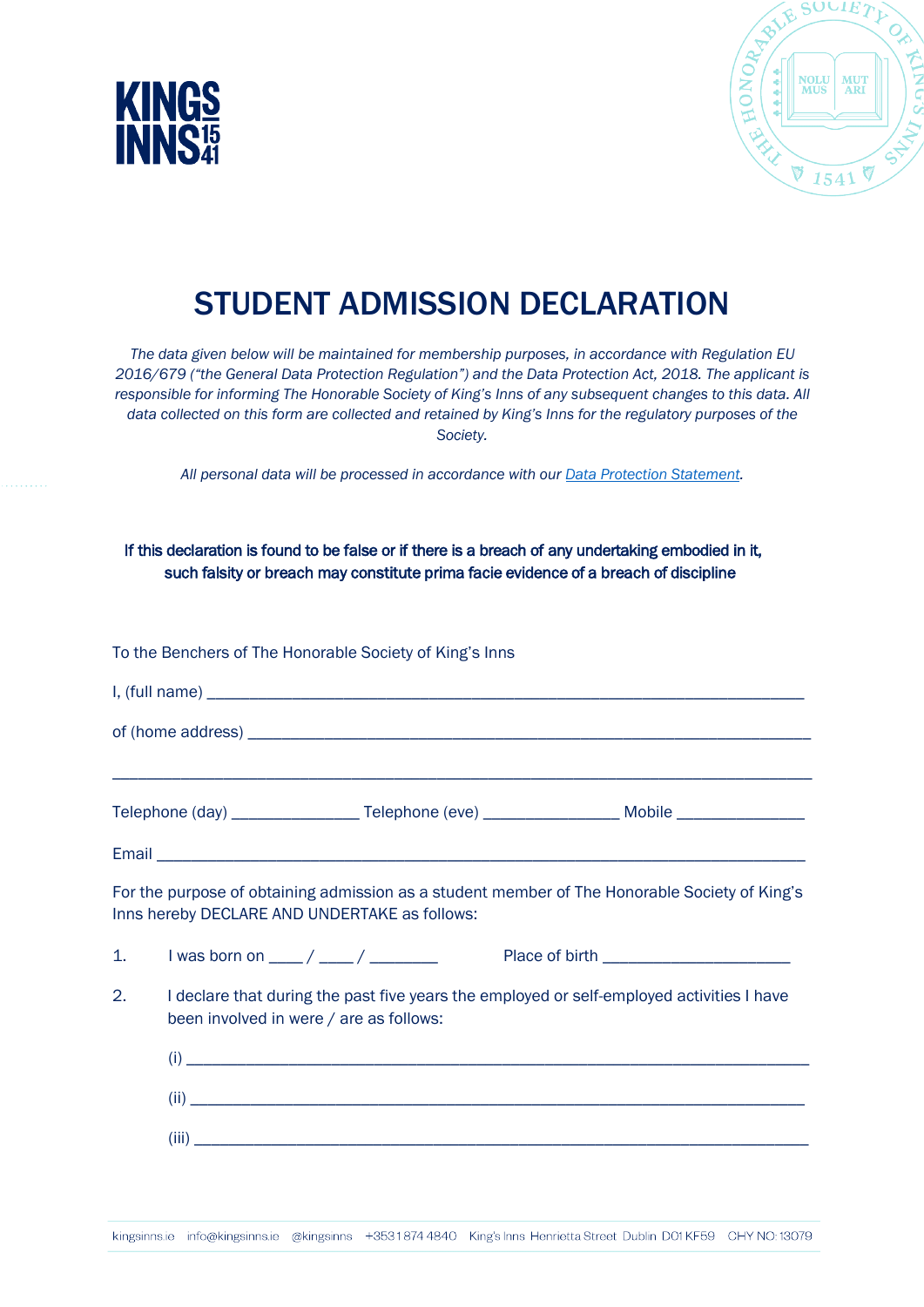



| 3.1 |  | I declare that my answers to the following questions are true: |
|-----|--|----------------------------------------------------------------|
|-----|--|----------------------------------------------------------------|

| (a) Have you ever been convicted of any criminal offence in any part of the world or are any criminal |
|-------------------------------------------------------------------------------------------------------|
| proceedings pending against you anywhere in respect of any criminal offence?                          |

|     |                                                                                                                                                                                                     | <b>YES</b> | <b>NO</b> |  |
|-----|-----------------------------------------------------------------------------------------------------------------------------------------------------------------------------------------------------|------------|-----------|--|
| (b) | Has any bankruptcy order been made against you in any part of the world <sup>2</sup> or have you entered into a<br>voluntary arrangement <sup>3</sup> with your creditors in any part of the world? |            |           |  |
|     |                                                                                                                                                                                                     | <b>YES</b> | <b>NO</b> |  |
| (c) | Has a directors' restriction or disqualification order been made against you in any part of the world?4                                                                                             |            |           |  |
|     |                                                                                                                                                                                                     | <b>YES</b> | <b>NO</b> |  |
| (d) | Has any other order been made against you in civil proceedings in any jurisdiction restricting your<br>conduct in any manner? <sup>5</sup>                                                          |            |           |  |
|     |                                                                                                                                                                                                     | <b>YES</b> | <b>NO</b> |  |
| (e) | Have you ever been prohibited or restricted from practising as a member of any professional body in<br>any part of the world?                                                                       |            |           |  |
|     |                                                                                                                                                                                                     | <b>YES</b> | <b>NO</b> |  |
| (f) | Have you ever been found guilty of a disciplinary offence by any professional body in any part of the<br>world or are there any disciplinary proceedings pending against you?                       |            |           |  |
|     |                                                                                                                                                                                                     | <b>YES</b> | <b>NO</b> |  |
| (g) | Do you know of any other matter which might reasonably be expected to affect the mind of a Bencher of<br>the Inn when considering your application? <sup>6</sup>                                    |            |           |  |
|     |                                                                                                                                                                                                     | <b>YES</b> | <b>NO</b> |  |

*<sup>1</sup> Answer the questions in (a), (b), (c), (d), (e), (f), and (g), by ticking the relevant YES or NO box. If you answer yes it may but*  does not automatically mean you cannot be admitted as a student of King's Inns. There is no requirement to disclose the *imposition of a fixed charge penalty, such as for example for road traffic offences.*

*<sup>2</sup> "Bankruptcy order" includes a bankruptcy order made pursuant to the Bankruptcy Act 1988 and any similar order made in any jurisdiction in the world.*

*<sup>3</sup> "arrangement" means an arrangement which is pursuant to the Bankruptcy Act 1988, Part IV, the Personal Insolvency Act 2012, Part 3, or any similar procedure in any part of the world.*

*<sup>4</sup> "Directors' restriction or disqualification order" includes orders made pursuant to the Companies Act 1990, Part VII, or the* 

<sup>&</sup>lt;sup>5</sup> Order includes any order in which an undertaking is given restricting your conduct in any manner. The following list is not *exhaustive but gives an idea of the type of matters which should be disclosed:*

*a) Isaac Wunder Order (an order requiring the permission of the court to take any legal proceedings)*

*b) Civil or other injunction restricting your conduct in any manner.*

*<sup>6</sup> Include any incident or behaviour that, if known by a Bencher, might cause her/him to consider your application more carefully. If in doubt disclose the incident/behaviour. An example given by way of illustration but not as limitation on disclosure is:*

*a) Dismissal from any employment on grounds of misconduct.*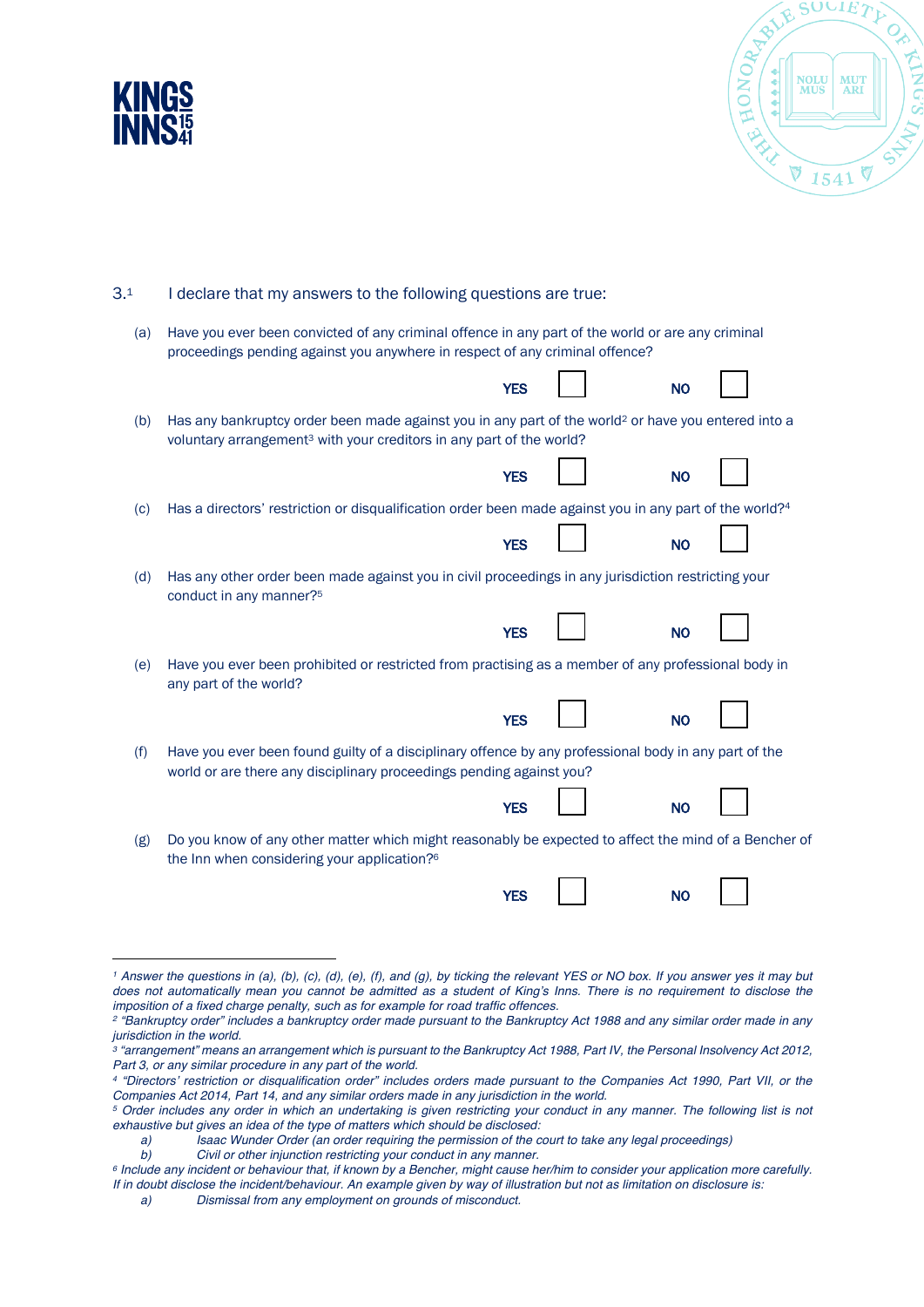



*If the answer to any of the above questions is YES please give details in the box below and attach supporting documents.* 

*I declare that the information above is true and accurate.*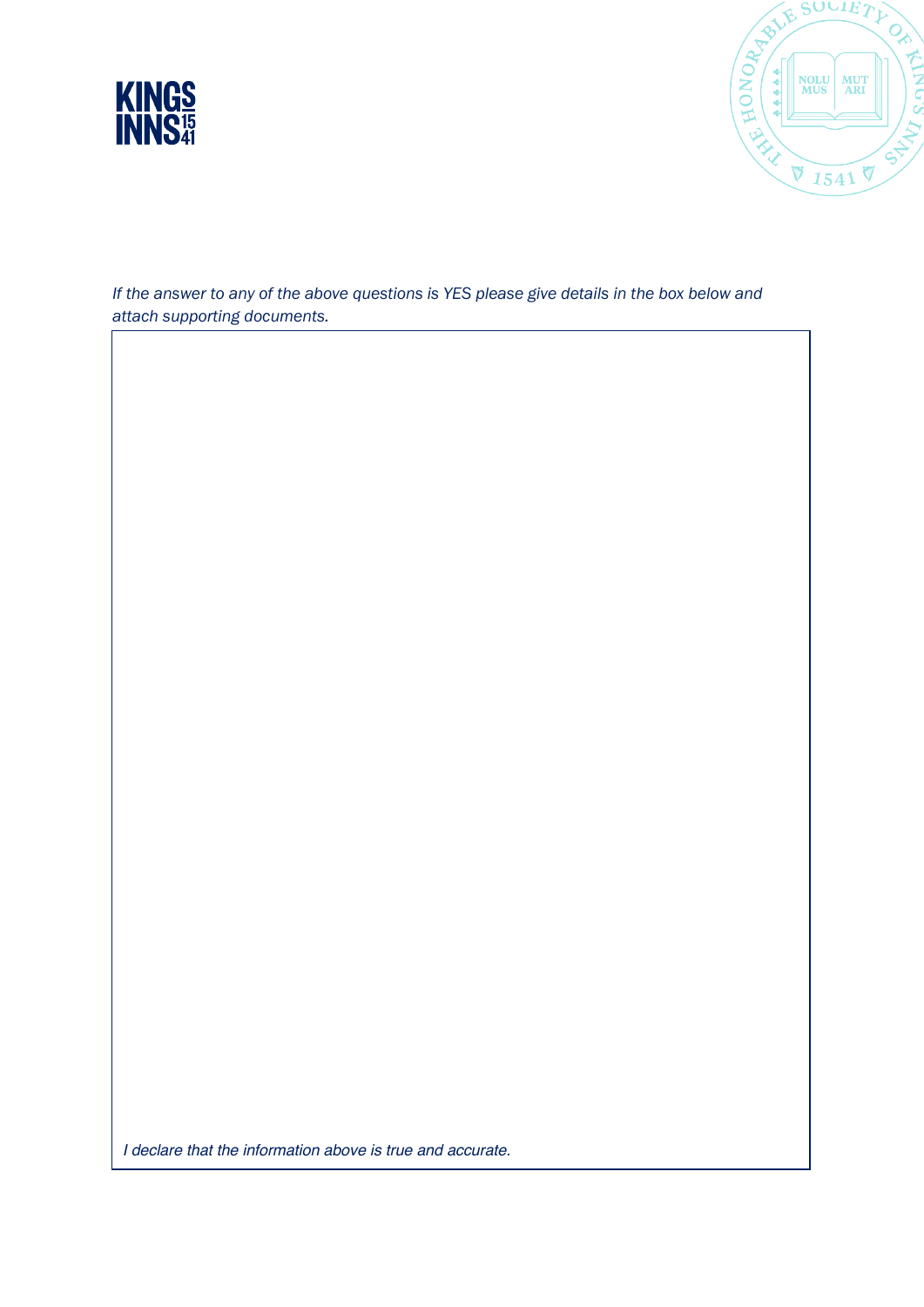



- 4. I declare that I am a fit and proper person to be admitted as a student to The Honorable Society of King's Inns.
- 5. I undertake that while I am a student:
	- (a) I will observe such regulations as may from time to time be made by The Honorable Society of King's Inns concerning the conduct and discipline of its students and will observe their requirements, as stated in the Education Rules of The Honorable Society of King's Inns, for my education and training as a barrister; and
	- (b) If at any time following the making of this declaration either prior to or subsequent to my admission to the degree of Barrister-at-Law course: -
		- (i) I engage for a period exceeding three months in an occupation not previously notified to you; or
		- (ii) I am convicted of a criminal offence, or criminal proceedings are commenced against me; or
		- (iii) I have a bankruptcy order made against me in any part of the world, or I enter into a voluntary arrangement with creditors; or
		- (iv) I am restricted or disqualified under the Companies Act 1990*;* or
		- (v) An order is made in civil proceedings in any jurisdiction restricting my conduct; or
		- (vi) I am prohibited or restricted from practising as a member of any professional body in any part of the world; or
		- (vii) I am found guilty of a disciplinary offence by a professional body in any part of the world, or disciplinary proceedings are commenced against me; or
		- (viii) Matters arise which, had they arisen before I made this declaration might reasonably be expected to have affected the mind of a Bencher when considering my application.

I will give notice in writing thereof to you through the Under Treasurer and I will abide by and carry out any order you may make arising out of such notification.

- 6. I understand that I will be called upon to sign a further declaration, upon such terms as may be fixed from time to time by the Benchers of The Honorable Society of King's Inns, before I can be called to The Bar of Ireland.
- 7. I understand that the Benchers will consider the information in this declaration before they decide whether or not to admit me as a student of the Society.